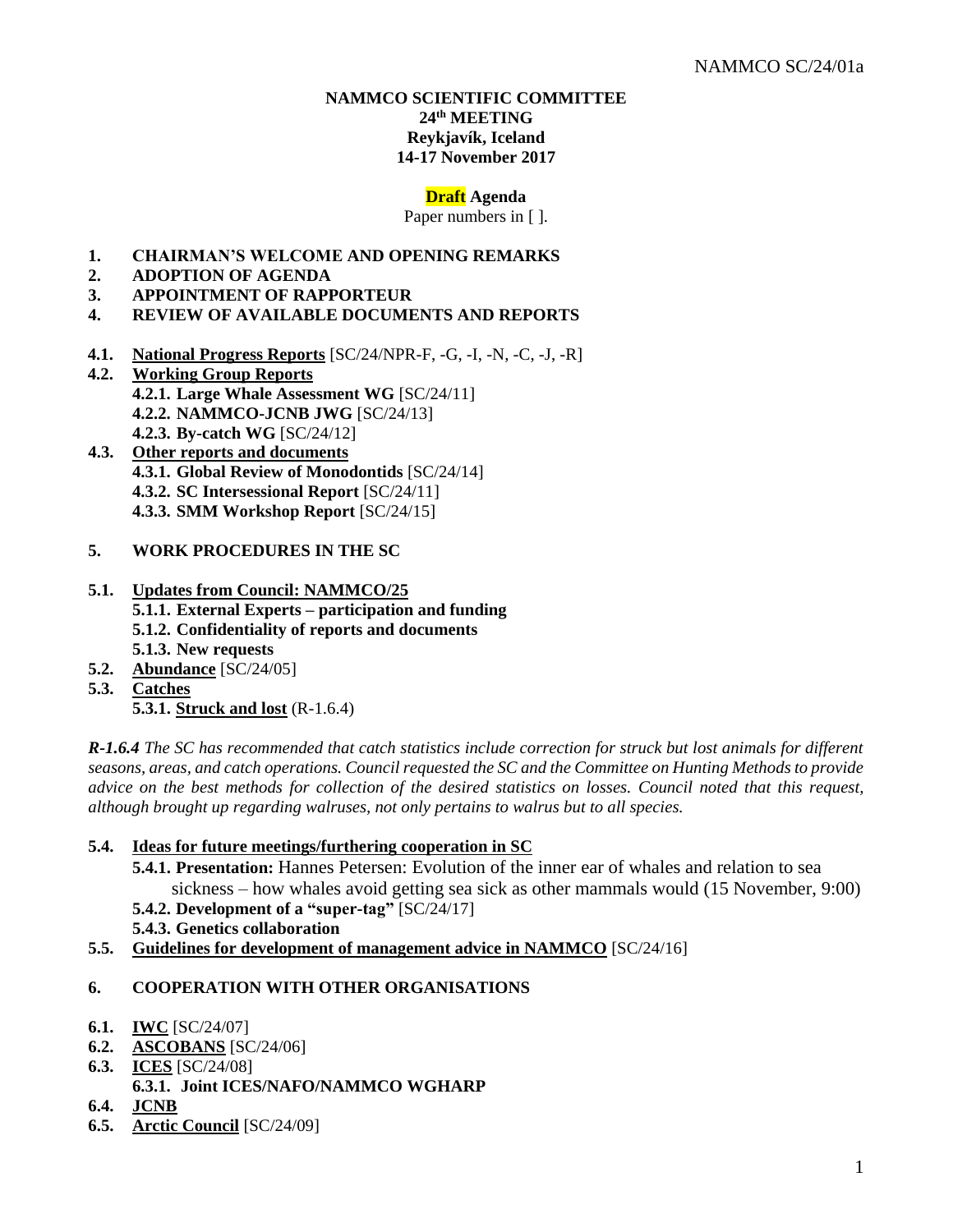# **6.6. Other**

# **7. ENVIRONMENTAL / ECOSYSTEM ISSUES**

### **7.1. Marine mammals-fisheries interactions** (R-1.1.5) **7.1.1. Review of active requests**

*R-1.1.5 (standing): The Council encourages scientific work that leads to a better understanding of interactions between marine mammals and commercially exploited marine resources, and requested the Scientific Committee to periodically review and update available knowledge in this field.*

# **7.1.2. Consumption of resources by marine mammals**

**7.1.3. By-catch** [SC/24/12]

### **7.2. Multispecies approaches to management/Ecosystem Modelling** (R-1.1.8, 1.2.1, 1.2.2, 1.4.7) **7.2.1. Review of active requests**

*R-1.1.8 (ongoing): In addressing the standing requests on ecosystem modelling and marine mammal fisheries interaction, the SC is requested to extend the focus to include all areas under NAMMCO jurisdiction. In the light of the distributional shifts seen under T-NASS 2007, the SC should investigate dynamic changes in spatial distribution due to ecosystem changes and functional responses. See also 1.1.6 and 1.4.6.*

*R-1.2.1 (ongoing): consider whether multispecies models for management purposes can be established for the North Atlantic ecosystems and whether such models could include the marine mammals compartment. If such models and the required data are not available then identify the knowledge lacking for such an enterprise to be beneficial to proper scientific management and suggest scientific projects which would be required for obtaining this knowledge.*

*R-1.2.2 (standing): In relation to the importance of the further development of multispecies approaches to the management of marine resources, the Scientific Committee was requested to monitor stock levels and trends in stocks of all marine mammals in the North Atlantic.*

*R-1.4.7 (ongoing): The Scientific Committee is requested to review the results of the MAREFRAME ecosystem management project when these become available. In particular, the results should be reviewed with respect to the ongoing and standing requests on marine mammal interactions (R-1.1.0) and multispecies approaches to management (R-1.2.0).*

# **7.2.2. Updates 7.2.3. Future work**

# **7.3. Environmental issues** (R-1.5.3, R-1.5.4) **7.3.1. Review of active requests**

*R-1.5.3: The Council requests the SC to monitor the development of the Mary River Project and assess qualitatively or if possible quantitatively the likely impact and consequences on marine mammals in the area.*

*R-1.5.4 (NEW): Committed to furthering its ecosystem approach to the management of marine mammals, and recognising the range of anthropogenic pressures facing North Atlantic marine mammals associated with the climate and environmental changes taking place, the Council requests the SC to advise on the best process to investigate the effects of non-hunting related anthropogenic stressors on marine mammal populations, including the cumulative impacts of global warming, by-catch, pollution and disturbance.*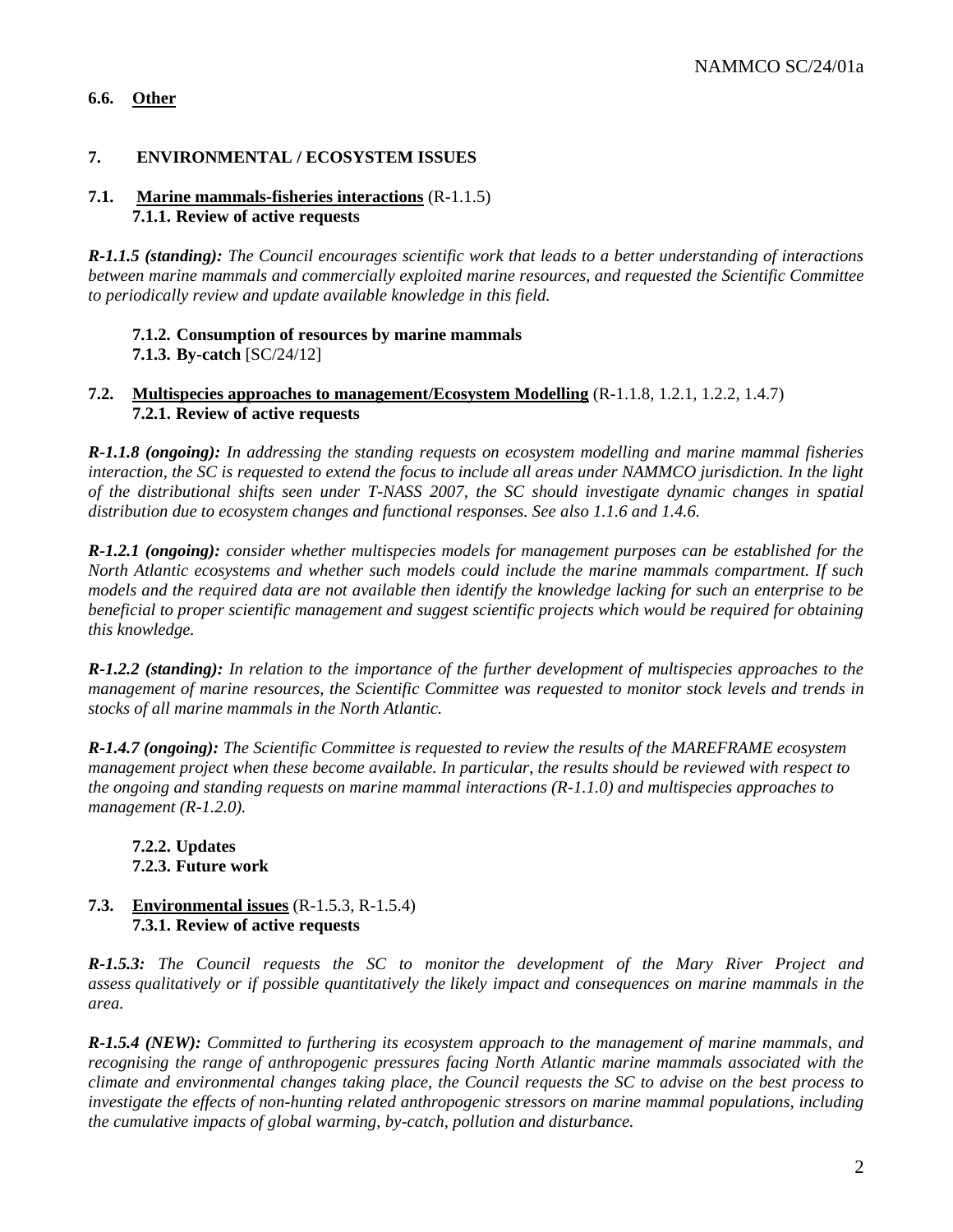# NAMMCO SC/24/01a

**7.3.2. Global Review of Monodontids** [SC/24/14] **7.3.3. Updates 7.3.4. Future work**

# **8. SEALS AND WALRUS STOCKS - STATUS AND ADVICE TO THE COUNCIL**

### **8.1. Harp Seal**

**8.1.1. Review of active requests** (R-2.1.4, 2.1.10)

*R-2.1.4 (standing): update the stock status of North Atlantic harp and hooded seals as new information becomes available.*

*R-2.1.10 (standing): provide advice on Total Allowable Catches for the management of harp seals and the establishment of a quota system for the common stocks between Norway and the Russian Federation*

**8.1.2. Update 8.1.3. Future Work**

# **8.2. Hooded seal**

**8.2.1. Review of active requests** (R-2.1.4 , 2.1.9)

*R-2.1.4 (standing): update the stock status of North Atlantic harp and hooded seals as new information becomes available.*

*R-2.1.9 (ongoing): investigate possible reasons for the apparent decline of Greenland Sea stock of hooded seals; and assess the status of the stock*

**8.2.2. Update 8.2.3. Future work**

- **8.3. Ringed seal 8.3.1. Review of active requests** (R-2.3.1, 2.3.2)
- *R-2.3.1 (ongoing): stock identity, abundance estimate, etc.*

*R-2.3.2 (ongoing): effects of removals of ringed seals in Greenland*

**8.3.2. Update 8.3.3. Future work**

**8.4. Grey seal 8.4.1. Review of active requests** (R-2.4.2)

### *R-2.4.2 (ongoing): abundance estimates all areas*

**8.4.2. Coastal Seals WG (2019) 8.4.3. Update 8.4.4. Future work**

**8.5. Harbour seal 8.5.1. Review of active requests** (R-2.5.2)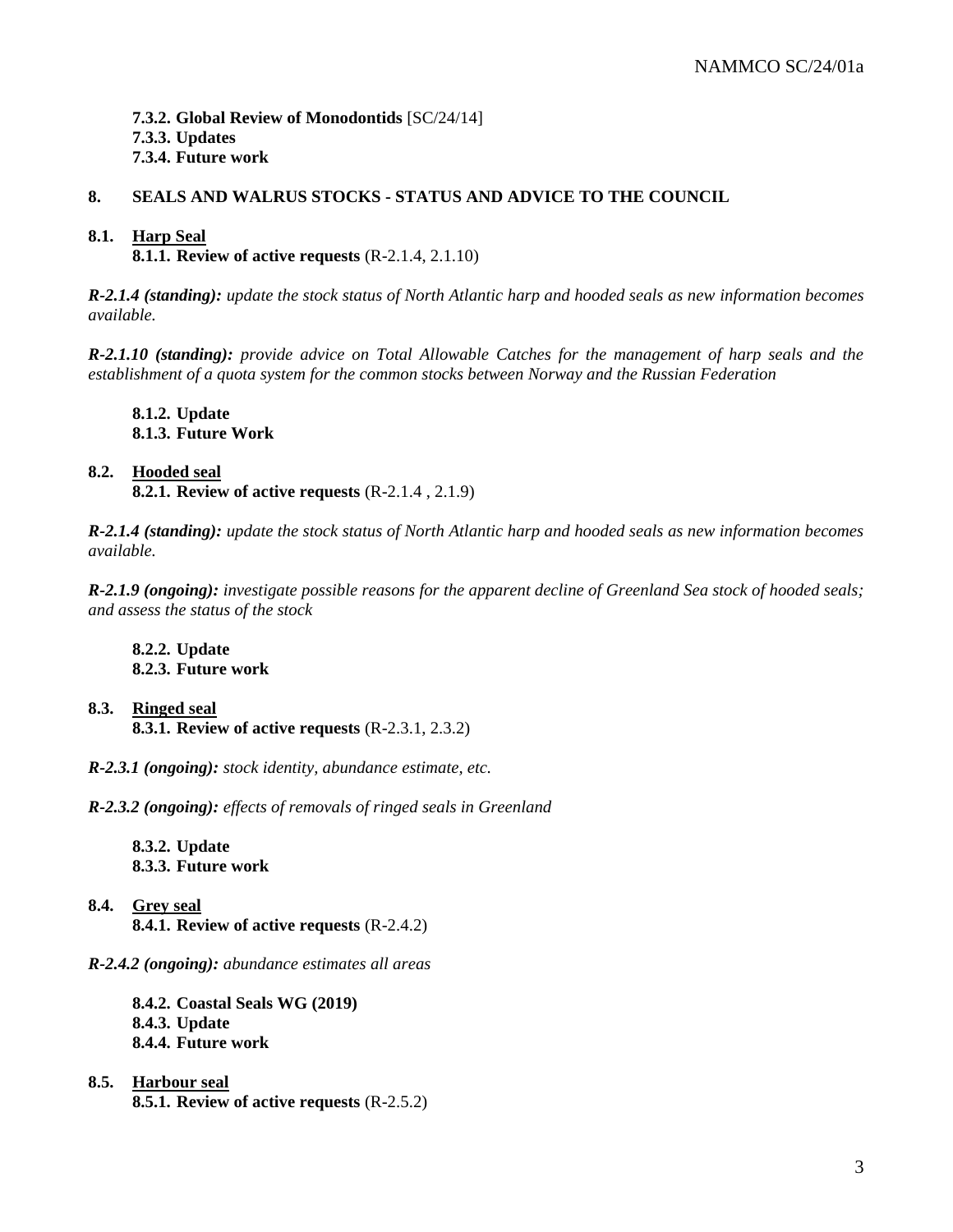*R-2.5.2: conduct a formal assessment of the status of harbour seals around Iceland and Norway as soon as feasible*

**8.5.2. Coastal Seals WG (2019) 8.5.3. Update 8.5.4. Future work**

**8.6. Bearded seal 8.6.1. Bearded Seal WG (2019) 8.6.2. Update 8.6.3. Future work**

# **8.7. Walrus 8.7.1. Review of active requests** (R-2.6.3, R-2.6.7, R-1.6.4, R-1.6.5)

*R-2.6.3 (ongoing): effects of human disturbance, including fishing and shipping activities, in particular scallop fishing, on the distribution, behaviour and conservation status of walrus in West Greenland.*

*R-2.6.7 (NEW-NAMMCO 25): The SC is requested to provide assessments of, and advice on sustainable removals from, all stocks of walrus in Greenland covering the period from 2019 to 2023, with the advice for Qaanaaq starting in 2021.*

*R-1.6.4 (ongoing): The SC has recommended that catch statistics include correction for struck but lost animals for different seasons, areas, and catch operations. Council requested the SC and the Committee on Hunting Methods to provide advice on the best methods for collection of the desired statistics on losses.*

*R-1.6.5 (NEW-NAMMCO 25): Greenland requests that struck and loss rates are subtracted from future advice on sustainable removals in Greenland, with the advice being given as total allowable landings.*

**8.7.2. Walrus Working Group (2018) 8.7.3. Updates 8.7.4. Future Work**

# **9. CETACEANS STOCKS - STATUS AND ADVICE TO THE COUNCIL**

# **9.1. Fin whale 9.1.1. Review of active requests** (R-3.1.7, 1.7.11, 1.7.12)

*R-1.7.11 (ongoing): develop estimates of abundance and trends as soon as possible*

*R-1.7.12 (ongoing): Greenland requests the SC to give information on sustainable yield based on new abundance estimates expected from TNASS2015 for all large baleen whales in West Greenland waters*

*R-3.1.7 amended (ongoing): complete an assessment of fin whales in the North Atlantic and also to include an estimation of sustainable catch levels in the Central North Atlantic. While long-term advice based on the outcome of the RMP Implementation Reviews (with 0.60 tuning level) is desirable, shorter term, interim advice may be necessary, depending on the progress within the IWC. This work should be completed before the annual meeting of the SC in 2015. Amended at NAMMCO/24: The new amendment replaces the NAMMCO/23 amendment and reads: The SC is requested to complete an assessment of fin whales in the North Atlantic and also to include an estimation of sustainable catch levels in the Central North Atlantic. A long-term advice based on the new NASS2015 abundance estimate and the available results from the RMP Implementation Reviews (with 0.60 tuning level) is needed in 2016.*

# **9.1.2. Update**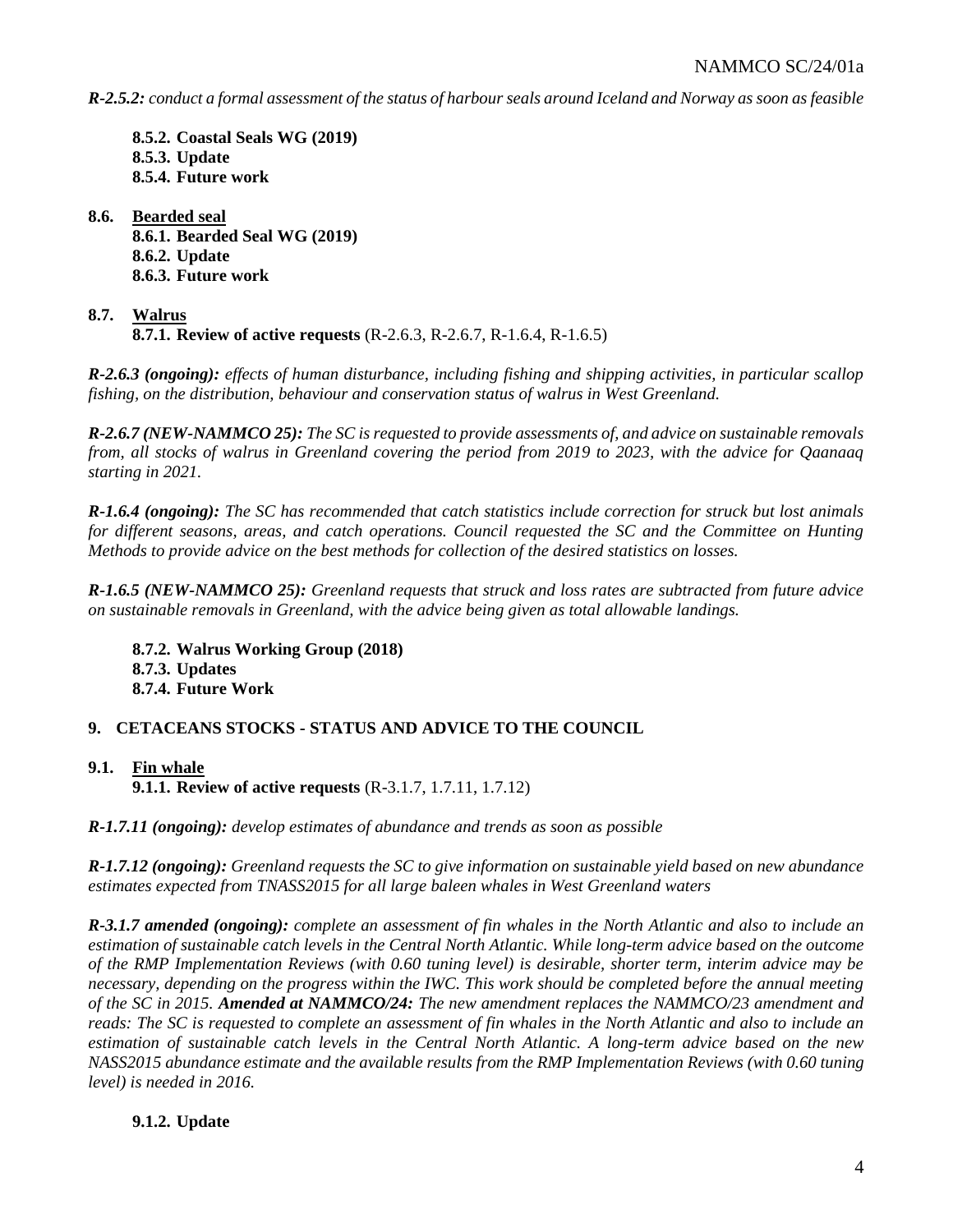# **9.1.3. Future work**

# **9.2. Humpback whale 9.2.1. Review of active requests** (R-3.2.4, 1.7.12)

*R-1.7.12 (ongoing): Greenland requests the SC to give information on sustainable yield based on new abundance estimates expected from TNASS2015 for all large baleen whales in West Greenland waters*

*R-3.2.4-amended (ongoing): conduct a formal assessment following the completion of the T-NASS…In addition the Scientific Committee is requested to investigate the relationship between the humpback whales summering in West Greenland and other areas and incorporate this knowledge into their estimate of sustainable yields of West Greenland humpback whales. Amendment (NAMMCO/24): adds the following text: "The SC is further asked to provide advice on future catch levels of humpback whales in West Greenland at different probability levels for a non-declining population evaluated over a 5 year period, similar to the procedure for the advice generated for beluga, narwhal and walrus. The advice should include the latest abundance estimate."*

**9.2.2. Large Whale Assessment WG** [SC/24/11] **9.2.3. Update 9.2.4. Future work**

### **9.3. Common minke whale 9.3.1. Review of active requests** (R-3.3.4, 1.7.11, 1.7.12)

*R-1.7.11 (ongoing): develop estimates of abundance and trends as soon as possible*

*R-1.7.12 (ongoing): Greenland requests the SC to give information on sustainable yield based on new abundance estimates expected from TNASS2015 for all large baleen whales in West Greenland waters*

*R-3.3.4 amended (ongoing): full assessment, including long-term sustainability of catches, of common minke whales in the Central North Atlantic… assess the short-term (2-5 year) effects of the following total annual catches: 0, 100, 200 and 400. Amended NAMMCO/24: The SC is requested to complete assessments of common minke whales in the North Atlantic and include estimation of sustainable catch levels in the Central North Atlantic.*

**9.3.2. Update 9.3.3. Future work**

**9.4. Beluga 9.4.1. Review of active requests** (R-3.4.9, 3.4.11, R-3.4.14)

*R-3.4.9 (ongoing): provide advice on the effects of human disturbance, including noise and shipping activities, on the distribution, behaviour and conservation status of belugas, particularly in West Greenland; narwhal added at NAMMCO 23*

*R-3.4.11 (standing): update the assessment of both narwhal and beluga*

*R-3.4.14 (ongoing): The Council requests the SC to examine the data existing on beluga in East Greenland (sightings, strandings, by-catch and catch) and examine how this material can be used in an assessment process and advice on how this data can be improved.*

**9.4.2. NAMMCO-JCNB JWG March 2017** [SC/24/13] **9.4.3. Global Review of Monodontids** [SC/24/14] **9.4.4. Update 9.4.5. Future work**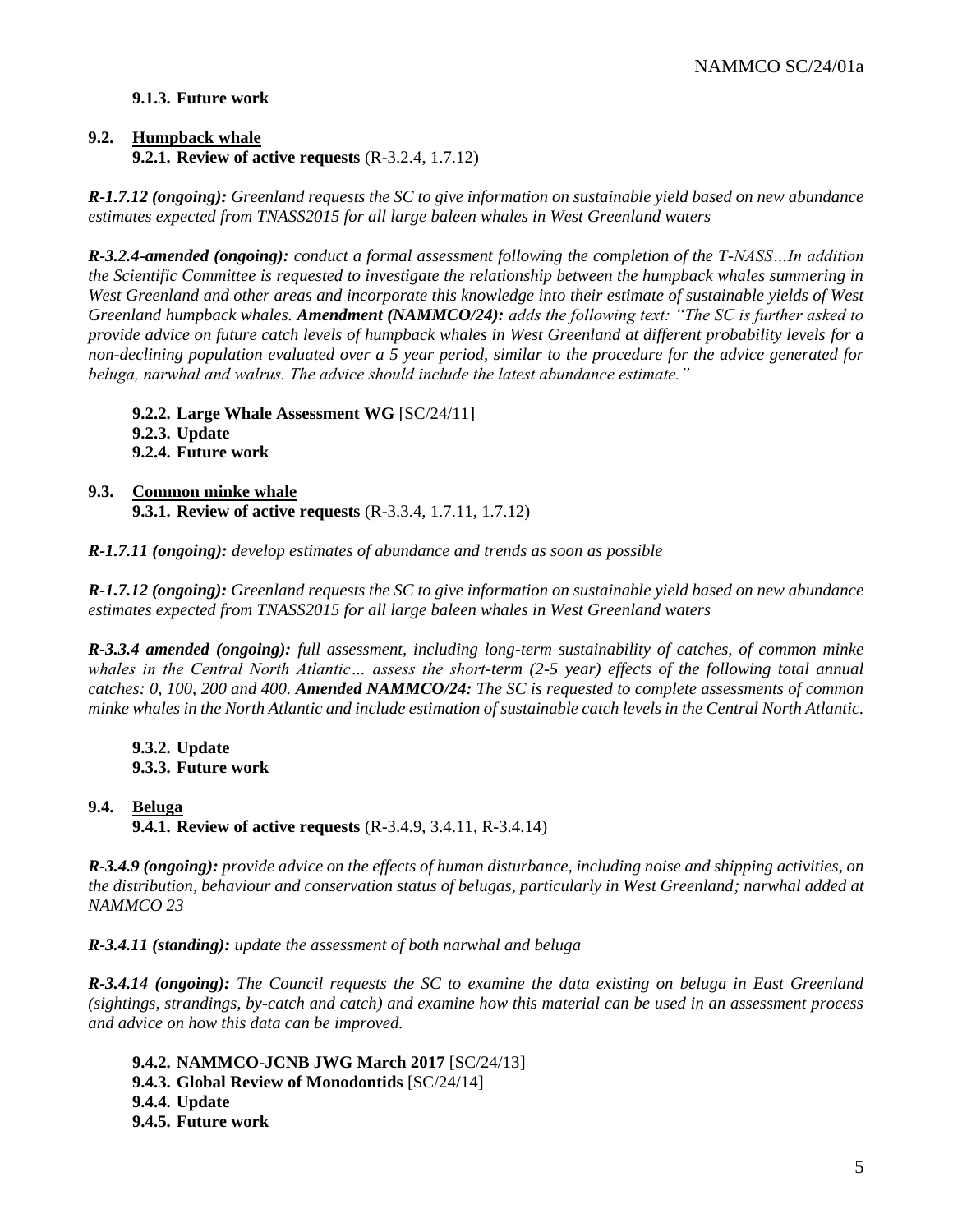# **9.5. Narwhal 9.5.1. Review of active requests** (R-3.4.9, 3.4.11)

*R-3.4.9 (ongoing): provide advice on the effects of human disturbance, including noise and shipping activities, on the distribution, behaviour and conservation status of belugas, particularly in West Greenland; narwhal added at NAMMCO 23*

*R-3.4.11 (standing): update the assessment of both narwhal and beluga*

**9.5.2. NAMMCO-JCNB JWG March 2017** [SC/24/13] **9.5.3. Global Review of Monodontids** [SC/24/14] **9.5.4. Update 9.5.5. Future work**

**9.6. Sei whale 9.6.1. Review of active requests** (R-3.5.3 amended, 1.7.12)

*R-1.7.12 (ongoing): Greenland requests the SC to give information on sustainable yield based on new abundance estimates expected from TNASS2015 for all large baleen whales in West Greenland waters*

*R-3.5.3 amended (ongoing): assess the status of sei whales in West Greenland waters and the Central North Atlantic and provide minimum estimates of sustainable yield*

**9.6.2. Update 9.6.3. Future work**

- **9.7. Bottlenose whale 9.7.1. Update 9.7.2. Future work**
- **9.8. Killer whale 9.8.1. Review of active requests** (R-3.7.2)

*R-3.7.2 (ongoing): review the knowledge on the abundance, stock structure, migration and feeding ecology of killer whales in the North Atlantic, and to provide advice on research needs to improve this knowledge. Priority should be given to killer whales in the West Greenland – Eastern Canada area.*

**9.8.2. Update 9.8.3. Future work**

**9.9. Pilot whale 9.9.1. Review of active requests** (R-1.7.11, 3.8.6)

*R-1.7.11 (ongoing): develop estimates of abundance and trends as soon as possible*

*R-3.8.6 (ongoing): complete a full assessment of pilot whales in the North Atlantic and provide advice on the sustainability of catches...with particular emphasis on the Faroese area and East and West Greenland. In the short term...provide a general indication of the level of abundance of pilot whales required to sustain an annual catch equivalent to the annual average of the Faroese catch in the years since 1997*

**9.9.2. Update 9.9.3. Future work**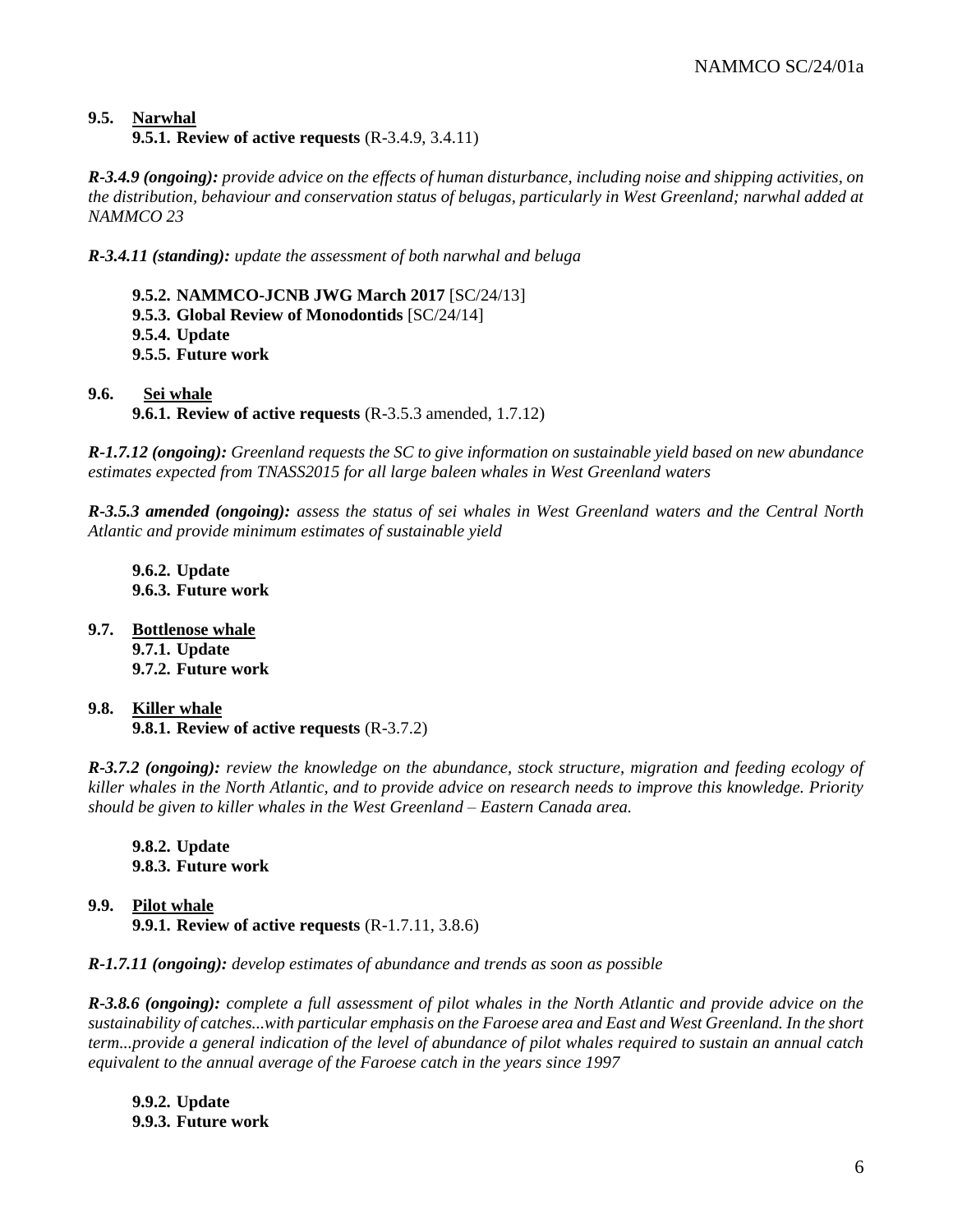#### **9.9.3.1. Pilot Whale WG (2019)**

**9.10. Dolphins**

**9.10.1. Review of active requests** (R-3.9.6)

*R-3.9.6 (ongoing): assessments of dolphin species*

**9.10.2. Update 9.10.3. Future work**

**9.11. Harbour porpoise 9.11.1. Review of active requests** (R-3.10.1)

*R-3.10.1 (ongoing): comprehensive assessment of the species throughout its range*

**9.11.2. Updates 9.11.3. By-Catch WG** [SC/24/12] **9.11.4. HPWG 2018 9.11.5. Future work**

**9.12. Sperm whale**

**9.12.1. Update 9.12.2. Future work**

#### **9.13. Bowhead whale**

**9.13.1. Review of active requests** (R-1.7.12)

*R-1.7.12 (ongoing): Greenland requests the SC to give information on sustainable yield based on new abundance estimates expected from TNASS2015 for all large baleen whales in West Greenland waters*

**9.13.2. Update 9.13.3. Future work**

**9.14. Blue Whales 9.14.1. Update 9.14.2. Future work**

**10. SURVEYS** (R-1.7.11, 1.7.12)

*R-1.7.11 (ongoing): develop estimates of abundance and trends as soon as possible*

*R-1.7.12 (ongoing): Greenland requests the SC to give information on sustainable yield based on new abundance estimates expected from TNASS2015 for all large baleen whales in West Greenland waters*

### **10.1. Abundance Estimates WG (2018)**

# **10.2. Plans for future surveys**

### **11. NAMMCO SCIENTIFIC PUBLICATIONS**

- **11.1. Monodontid age estimation**
- **11.2. NASS and Beyond…**
- **11.3. Animal Welfare Protocols**